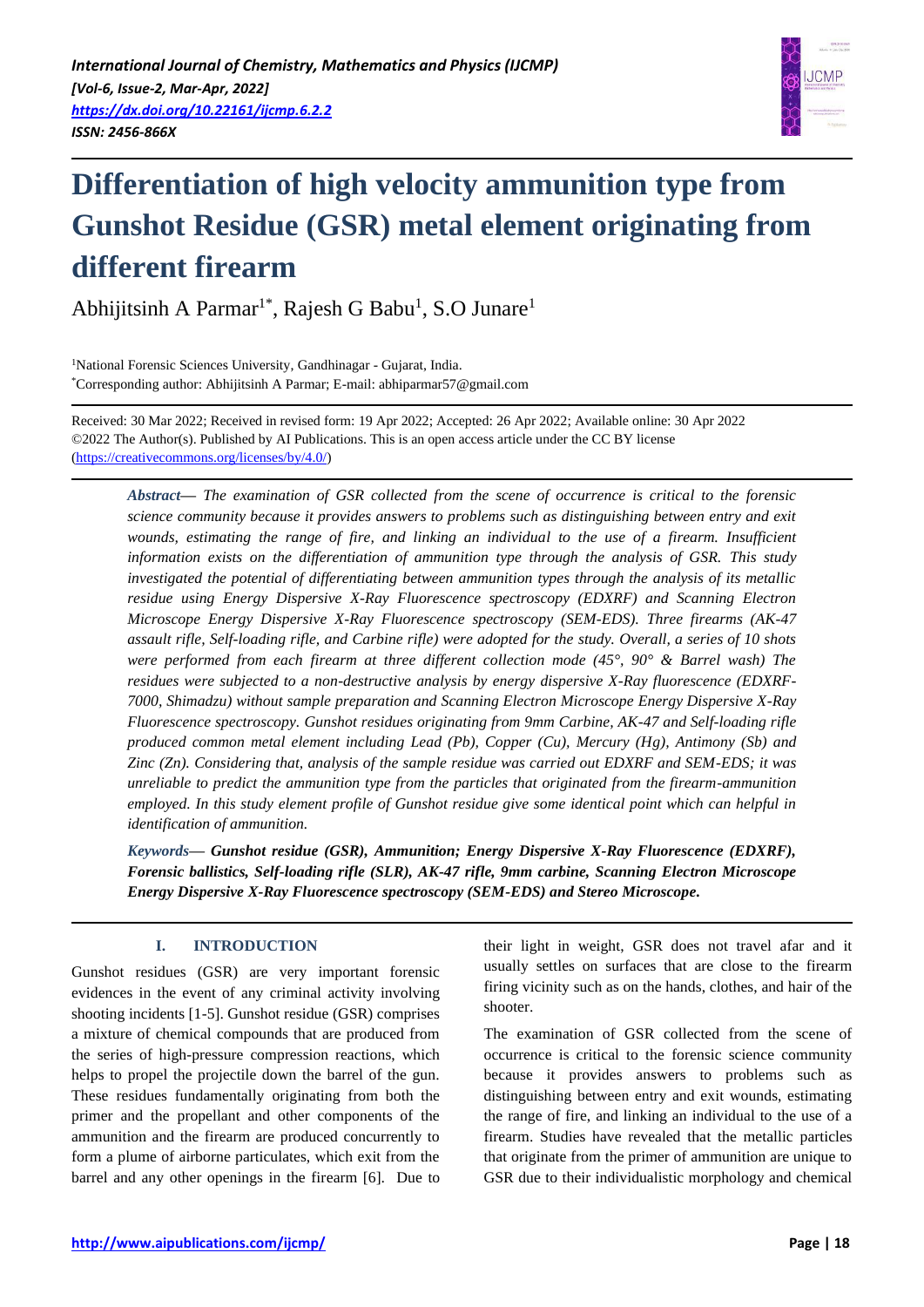## *International Journal of Chemistry, Mathematics and Physics (IJCMP), Vol-6, Issue-2 (2022)*

composition. The unique nature of GSR increases its evidential value in connecting an individual to a firing scene and the use of a firearm [7, 8].

Many analytical techniques with high sensitivity and specificity have proved valuable for the analysis and examination of GSR although the scanning electron microscope coupled with energy dispersive x-ray spectrometry (SEM-EDX) is most preferred due to its dual functionality and non-destructive nature. It simultaneously provides information about the characteristic morphology and chemical component of the sample under examination (inorganic GSR such as lead, barium, and antimony)[6]. Environmental and occupational sources such as brake lining, fireworks, and paints are known to produce metallic particles that are akin to the inorganic GSR which makes the reliability of the SEM-EDX questionable and may contribute to the risk of false-positive results in some situations [9, 10, 11]. The analysis of Organic Gunshot Residues (OGSR) by using Spectroscopic (Raman) [12- 14], Spectrometric (Mass) [15] and Chromatographic coupled with mass (GC-MS, LC-MS) [16-20] techniques have also been demonstrated to identify and characterize GSR samples as forensic evidences. Although these techniques are quite reliable, they still have few limitations including high cost, need of experienced technician and difficulty in getting sufficient samples in many instances.

Insufficient information exists on the differentiation of ammunition type through the analysis of GSR. This study investigated the potential of differentiating between ammunition types through the analysis of its metallic residue using energy dispersive x-ray fluorescence spectroscopy and Scanning Electron Microscope Energy Dispersive X-Ray Fluorescence spectroscopy (SEM-EDS). All the research show hand swab analysis but Gunshot residue distribution at intermediate target collection of Gunshot residue also a part of gunshot residue analysis, there is a sure sign of firing if collection of Gunshot Residue done successfully at intermediate target. High velocity ammunition shows different element profile than other ammunition like pistol and revolver.

### **II. MATERIALS AND METHOD**

The study was conducted in an indoor firing range (Ballistic Research Center and Testing Range) at National Forensic Sciences University, India. Inorganic GSR was the subject of the present study. Three firearms (AK-47 assault rifle, Self-loading rifle, and Carbine rifle) were adopted for the study. These weapons were selected due to their availability at the firing range. Temperature and relative humidity were maintained at  $21^{\circ}C \pm 2.9^{\circ}C$  and  $50\% \pm 20\%$  respectively. This helped to limit the influence of environmental conditions on the distribution of GSR particles. The cartridges used were obtained from the same manufacturer (Ordnance Factory of Varangaon) (OFV) and a batch of ammunition. This helped to assure that the primer compositions of the ammunitions were uniform throughout.

Before test firing, the firearm was cleaned with a white cotton tissue to remove residues deposited from previous firings. The firearm was mounted on a secure mobile firing rest to permit a precise adjustment for each firing. Overall, a series of 10 shots were performed from each firearm at a muzzle-target angle 45° (1-meter distance from muzzle), at a muzzle-target angle 90° angle (1-meter distance from muzzle) and the barrel wash using cotton cloth. So, by this three-collection point  $(45^{\circ}, 90^{\circ} \&$  Barrel wash) 30 sample were collected from each firearm. The firearm was cleaned completely after each shot to remove all residues resulting from the previous firing.

## **2.1. Sample Collection**

Gunshot residue was obtained through barrel wash, and at an angle of 45˚ and 90˚ (1m away from the muzzle end). GSR deposited in the bore of the barrel was obtained using Flannel gun clean cotton cloth (a procedure known as barrel wash). Two (2) A4 sized blank sheet (dimensions  $210 \times 297$ mm) was placed 1m away from the muzzle end and at an angle of 45˚ and 90˚ to collect dispersed airborne GSR. The A4-sized sheet was replaced for each firearm-ammunition used.

| <b>Description</b>                            | <b>Firearm</b>          |                            |                            |
|-----------------------------------------------|-------------------------|----------------------------|----------------------------|
|                                               | $AK-47$                 | <b>SLR</b>                 | Carbine                    |
|                                               | $7.62x39$ mm            | $7.62x51$ mm               | $9X19$ mm                  |
| <b>Total number of shots</b>                  | 10                      | 10                         | 10                         |
| <b>Duration</b><br>sample<br>оf<br>collection | After every single shot | After every single<br>shot | After every single<br>shot |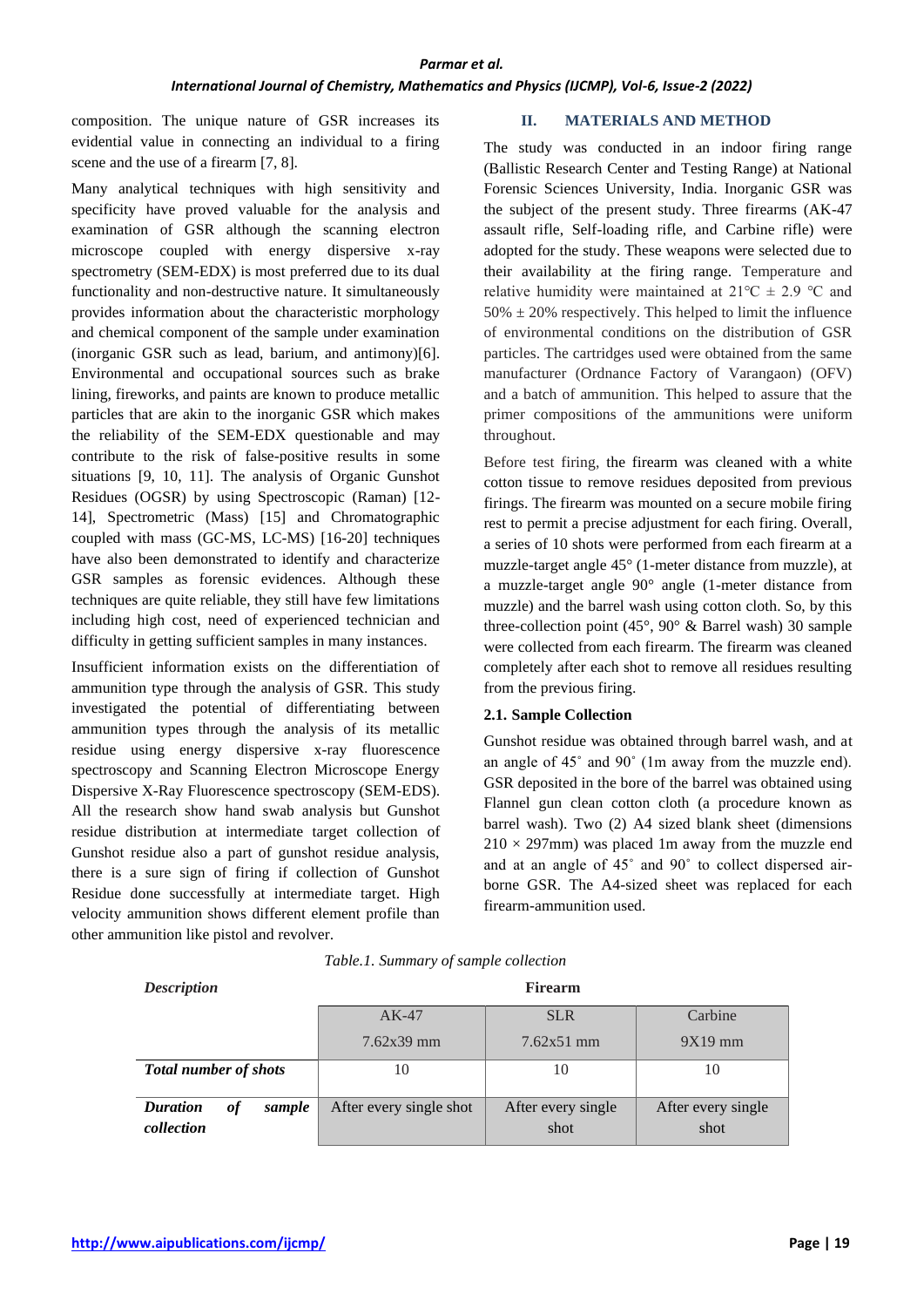## *Parmar et al.*

## *International Journal of Chemistry, Mathematics and Physics (IJCMP), Vol-6, Issue-2 (2022)*

| <b>Collection Mode</b>         | $45^{\circ}$ at 1-meter | $45^{\circ}$ at 1-meter | $45^{\circ}$ at 1-meter |
|--------------------------------|-------------------------|-------------------------|-------------------------|
|                                | $90^{\circ}$ at 1-meter | $90^{\circ}$ at 1-meter | $90^{\circ}$ at 1-meter |
|                                | Barrel wash             | Barrel wash             | Barrel wash             |
| <b>Total number of samples</b> | 30                      | 30                      | 30                      |

## **2.2. Energy Dispersive X-Ray Florescence (EDXRF) Analysis**

The residues were subjected to a non-destructive analysis by energy dispersive X-Ray fluorescence (EDXRF-7000, Shimadzu) without sample preparation. The instrument was first calibrated using an Aluminum Standard sample. This was essential to check the accuracy and reliability of the instrument and to determine the traceability of the

measurement. The residues were introduced into the sampling cups equipped with a transparent Mylar film base. The X-ray beam was focused onto the residues inside the sampling cup and the samples were scanned in an air mode. The qualitative and quantitative data for the element present in the sample was obtained and recorded. Descriptive statistics (mean) were computed for the metal element present in the sample under examination.

|  | Table.2. Experimental Parameter for EDXRF |
|--|-------------------------------------------|
|--|-------------------------------------------|

| <b>Parameter</b>                     | <b>Element Series</b>  |                        |
|--------------------------------------|------------------------|------------------------|
|                                      | Al-u Series            | Na-Sc Series           |
| kV                                   | 50                     | 15                     |
| $\mu A$                              | $130 - \text{Auto}$    | $414 - \text{Auto}$    |
| <b>Analysis</b><br><b>Collimator</b> | $0.00 - 40.00$         | $0.00 - 4.40$          |
| <b>Scan Time</b>                     | 30 Second              | 30 Second              |
| <b>Mode</b>                          | Quick Easy Air & Metal | Quick Easy Air & Metal |
| <b>Filter</b>                        | <b>NA</b>              | <b>NA</b>              |
| $DT\%$                               | 29                     | 30                     |

# **2.3. Scanning electron microscope coupled with energy dispersive x-ray spectrometry (SEM-EDS) Analysis**

SEM (Zeiss) coupled with EDS (EDAX APEX) was used for the analysis of GSR following ASTM 1588–20.25 The instrumental working conditions of the SEM-EDS were

optimized at the start of every analytical run: magnification (70x-1000x). SEM analysis was performed using a backscattered electron detector and a secondary electron detector with a high-resolution image. The cartridge primer specimens were manually investigated for the existence of small particles (0.5–100 μm).

*Table.3. Experimental Parameter for SEM:*

| <b>Electron High Tension (EHT)</b> | 5.00 kV          |
|------------------------------------|------------------|
| <i>Working Distance (WD)</i>       | $7.7 \text{ mm}$ |
| Signal A                           | In lens          |
| <b>Magnification</b>               | $70 - 1000x$     |

*Table.4. Experimental Parameter for SEM EDS:*

# *Parameter*

| kV       | 10 kV |
|----------|-------|
| Take off | 35.9  |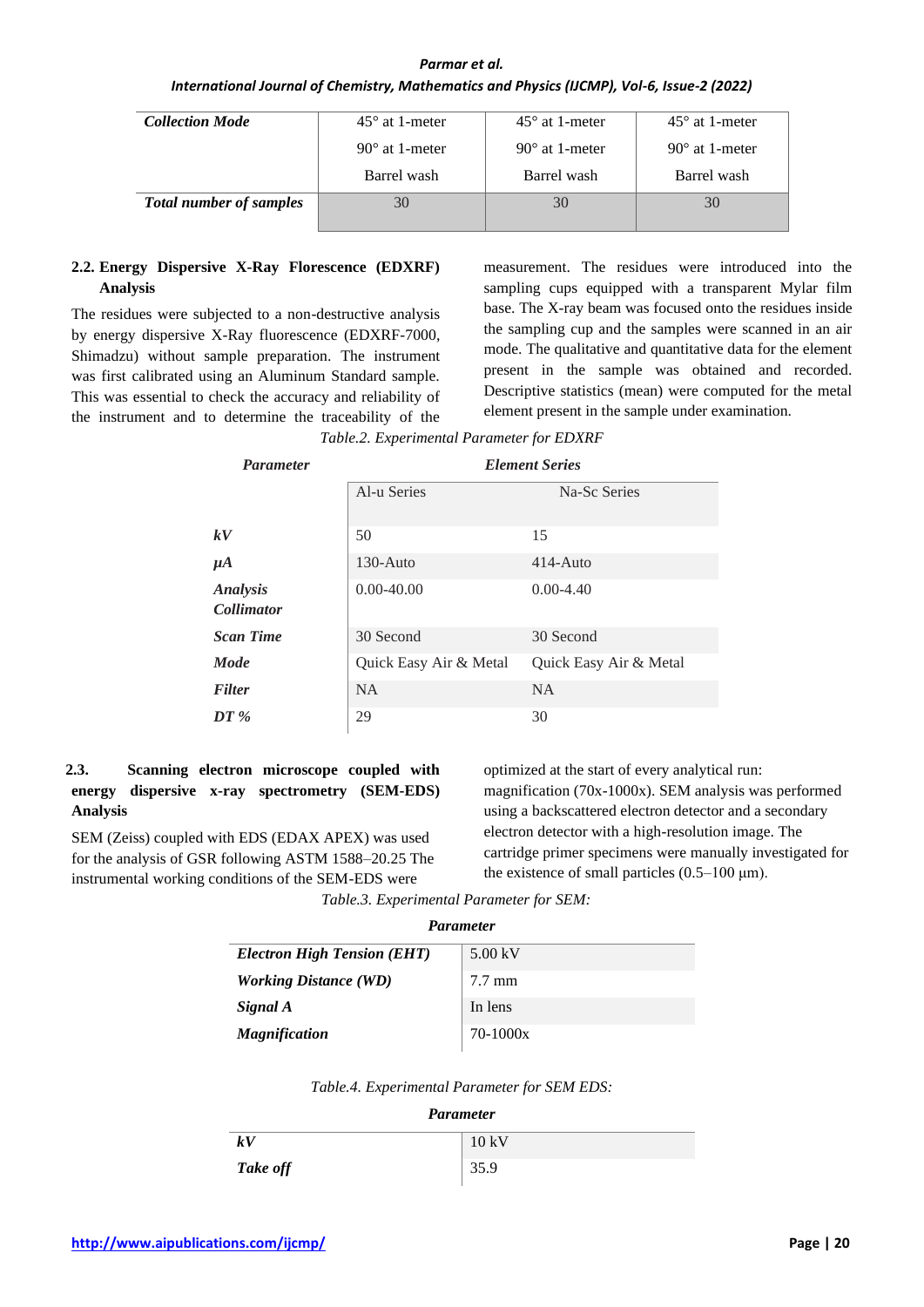#### *Parmar et al.*

*International Journal of Chemistry, Mathematics and Physics (IJCMP), Vol-6, Issue-2 (2022)*

| Live Time                | 100 Second |
|--------------------------|------------|
| Amplitude time $(\mu s)$ | 3.84       |
| <b>Resolution</b>        | 126.6ev    |

### **III. RESULTS AND DISCUSSION**

The distribution and quantity of metal element originating from 9mm Carbine, AK-47 and Self-loading rifle were explored. For 9mm carbine, Lead (Pb) was present from all the collection method employed and antimony (Sb) was only detected in residues obtained from barrel wash technique. The quantity of Pb was highest relative to the other detected metal element. Other metal element detected from the barrel wash technique included; Hg, P, Cu, and Zn with varying concentrations. The distribution of the metal element originating from 9mm carbine is presented in Table 5. Regarding AK-47, GSR elemental trio (Lead, Barium, and Antimony) was present from residues collected using the barrel wash technique. Again, the quantity of the elemental trio was in the order Lead (Pb), Barium (Ba) and Antimony (Sb). The other metal elements that were detected through the barrel wash technique were Fe, P, K, Cu, Ti, and Zn. The overall distribution of the metal element from the AK-47 armammunition is presented in Table 6.

Moving forward, metal element originating from selfloading rifle was also ascertained (Table 7). The barrel wash technique produced allowed for the detection of majority of the metal element relative to the other collection technique. Amongst the metallic element regarded as unique to GSR, only Pb and Ba were detected from residues obtained from the barrel wash technique. Only Ba was obtained from GSR collected 90˚ away from the muzzle end of the firearm. Other metal element that were also detected were; Fe, P, Cu, and Zn. Gunshot residues originating from 9mm Carbine, AK-47 and Selfloading rifle produced common metal element including P, K, Cu, Ti, and Zn. These detected elements however cannot be considered as being characteristic to GSR because there exist other environmental sources that produce GSR-like metal elements. The possibility that there could be other sources of GSR-like particles is very important. If it were found that any other process or activity could produce particles with indistinguishable morphological and ⁄ or compositional characteristics to those of GSR then the weight of such particles as forensic evidence would be greatly reduced. Copper amount was higher in 9 mm Ammunition than AK-47 and SLR rifle, Lead amount was higher than SLR and 9 mm carbine weapon so that by using this point identification if weapon become easier. Mercury was not showing presence in SLR Rifle in any of collection mode. SEM-EDS also show the

presence of Lead, Antimony, iron and copper Presence in this study which can easily show the element presence in high velocity ammunition. Particle size of element in SEM was 25 µm & 27 µm .

|          | Table.5. 9mm Carbine EDXRF element Distribution |
|----------|-------------------------------------------------|
| $mean\%$ |                                                 |

| Element          | <b>Mode of GSR collection</b> |              |                    |
|------------------|-------------------------------|--------------|--------------------|
|                  | $45^{\circ}$                  | $90^{\circ}$ | <b>Barrel</b> wash |
| Ph               | 0.0172                        | 0.016        | 3.666              |
| Sb               | 0                             | 0            | 1.233              |
| Ba               | 0                             | 0            | 0                  |
| Fe               | 0.081                         | 0.181        | 0                  |
| Hg               | 0                             | $\theta$     | 1.435              |
| $\boldsymbol{P}$ | 2.054                         | 1.837        | 2.665              |
| Cu               | 0.050                         | 0.054        | 9.474              |
| $Z_n$            | 0.024                         | 0.023        | 2.110              |
| Al               | 6.222                         | 0            | 0                  |

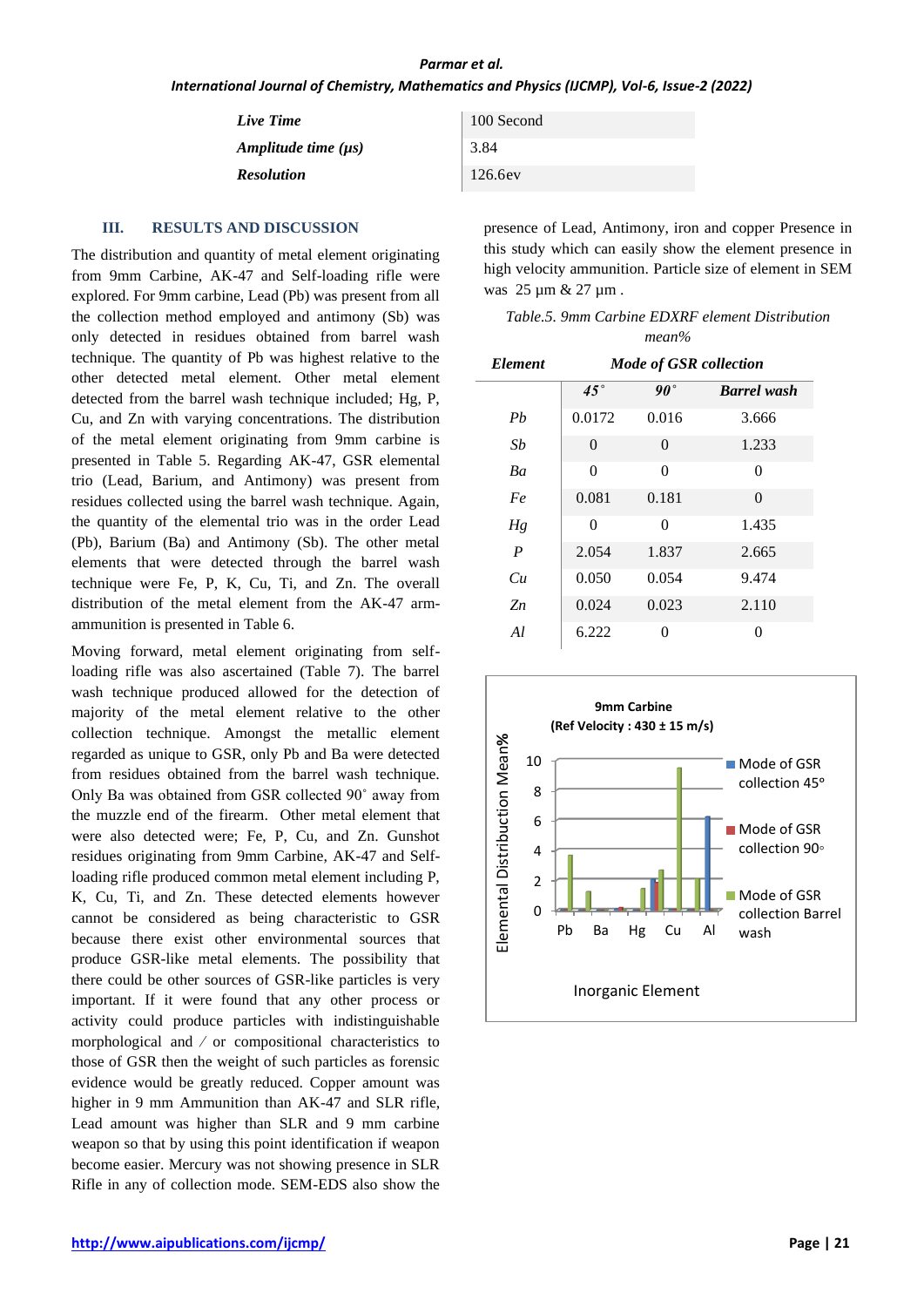# *Parmar et al. International Journal of Chemistry, Mathematics and Physics (IJCMP), Vol-6, Issue-2 (2022)*

#### *Table.6. AK-47 (HSC) EDXRF element Distribution mean %*

| <i><b>Element</b></i> | <b>Mode of GSR collection</b> |              |                    |
|-----------------------|-------------------------------|--------------|--------------------|
|                       | $45^{\circ}$                  | $90^{\circ}$ | <b>Barrel</b> wash |
| Pb                    | $\theta$                      | 0.021        | 9.588              |
| Sb                    | $\theta$                      | 0.191        | 1.255              |
| Ba                    | $\theta$                      | $\Omega$     | 4.747              |
| Fe                    | 0.083                         | 0.086        | 3.459              |
| Hg                    | 0                             | 0.026        | 0                  |
| $\overline{P}$        | 2.332                         | 1.883        | 0.554              |
| Cи                    | 0.116                         | 0.336        | 8.571              |
| $Z_n$                 | 0.022                         | 0.040        | 3.116              |
| Al.                   | 0                             | 0            | 0                  |



| Table.7. Self-loading rifle EDXRF element Distribution |
|--------------------------------------------------------|
| mean %                                                 |

| <b>Element</b>   | <b>Mode of GSR collection</b> |       |                    |  |
|------------------|-------------------------------|-------|--------------------|--|
|                  | $45^{\circ}$                  | 90°   | <b>Barrel</b> wash |  |
| Ph               | 0.115                         | 0.025 | 24.089             |  |
| Sb               | 0                             | 0     | 4.748              |  |
| Ba               | $\Omega$                      | 0.485 | 0                  |  |
| Fe               | 0.526                         | 0.070 | 3.493              |  |
| Hg               | $\Omega$                      | 0     | 0                  |  |
| $\boldsymbol{P}$ | 17.433                        | 2.433 | 2.474              |  |
| Cи               | 0.339                         | 0.065 | 7.434              |  |
| $Z_n$            | 0.094                         | 0.021 | 3.512              |  |
| Al               | 34.991                        | 7.576 | 0                  |  |



*Image.1. SEM Images of Gunshot Residue Element*



*Image.2. SEM Images of Gunshot Residue Element*



# **IV. CONCLUSION**

The analysis of both inorganic and organic residues has been shown as a promising method of gaining as much information about any given sample as possible. A combination of these techniques with microscopic or even macroscopic analysis of particle/grain morphologies would